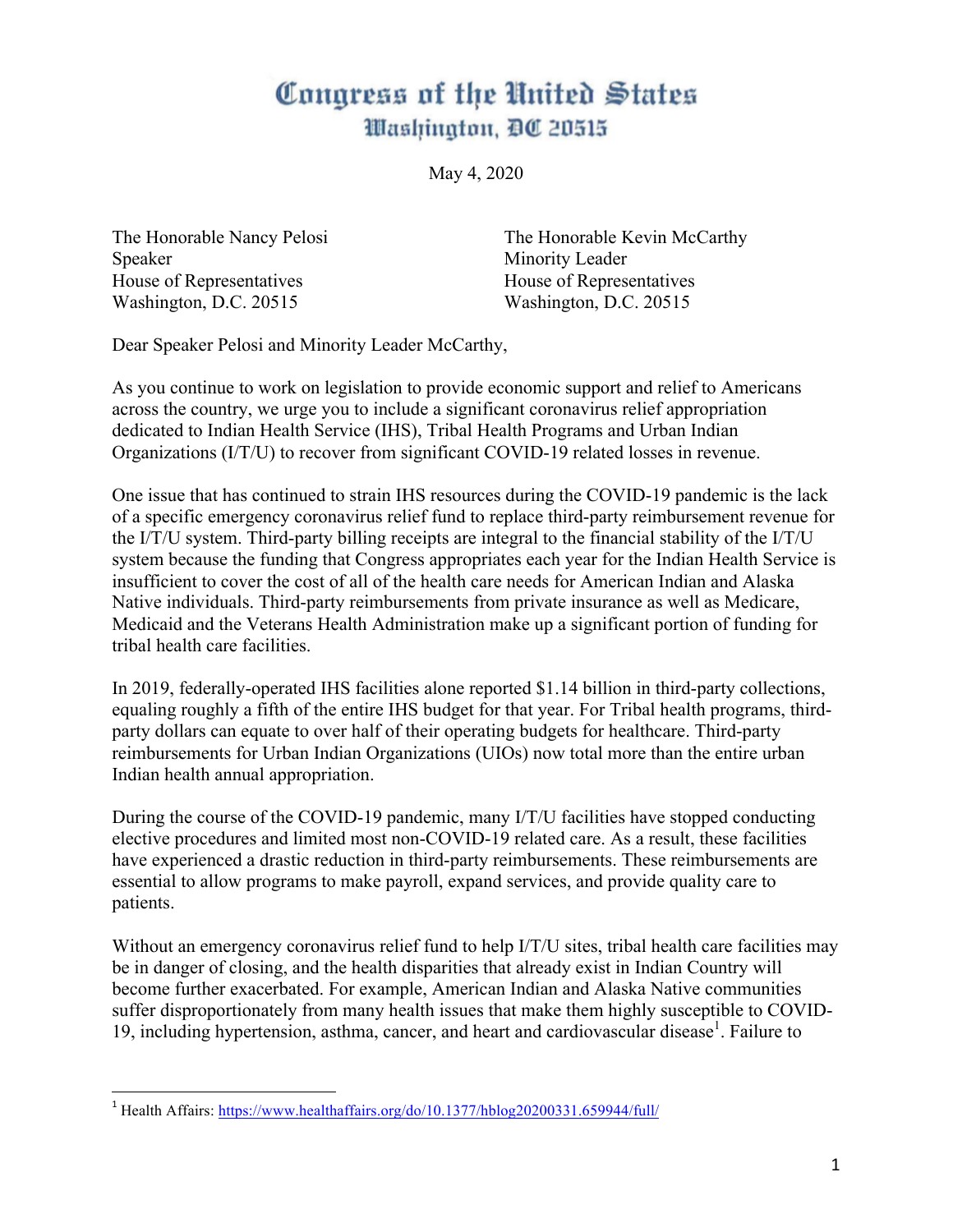secure the necessary funds and resources to provide COVID-19 related care is putting these communities at risk.

In order to ensure the sustainability and operational health of I/T/U sites around the country, we urge you to include a significant coronavirus relief appropriation specifically dedicated to supporting I/T/U health care facilities. This will ensure that funding is provided in a way that more closely meets the needs of all IHS assisted facilities.

The CARES Act allocated \$100 billion for hospitals and providers of which the Department of Health and Human Services provided \$400 million to IHS. According to analysis by the National Indian Health Board and the National Council of Urban Indian Health, this funding will be insufficient to address the need in Indian Country and we urge you to explicitly provide direct coronavirus relief funding to help I/T/U facilities replenish lost revenue.

Thank you for your consideration of this request to include a specific coronavirus relief fund to help I/T/U facilities replace lost third-party reimbursement revenue. We look forward to continuing to work with you to fulfill the trust and treaty responsibilities of the United States Government to provide for the health and well-being of American Indians and Alaska Natives.

Sincerely,

Raul Ruiz, M.D. Member of Congress

Kvame Milli  $\overline{\phantom{a}}$ 

Markwayne Mullin Member of Congress

 $\sqrt{s}/$ Kelly Armstrong Nanette Diaz Barragán Member of Congress Member of Congress

\_\_\_\_\_\_/s/\_\_\_\_\_\_\_\_\_\_ \_\_\_\_\_\_/s/\_\_\_\_\_\_\_\_\_\_ Earl Blumenauer Julia Brownley

 $\sqrt{s}/$ Salud Carbajal Tony Cárdenas Member of Congress Member of Congress

Tom Cole Paul Cook Member of Congress Member of Congress

Member of Congress Member of Congress

\_\_\_\_\_\_/s/\_\_\_\_\_\_\_\_\_\_ \_\_\_\_\_\_/s/\_\_\_\_\_\_\_\_\_\_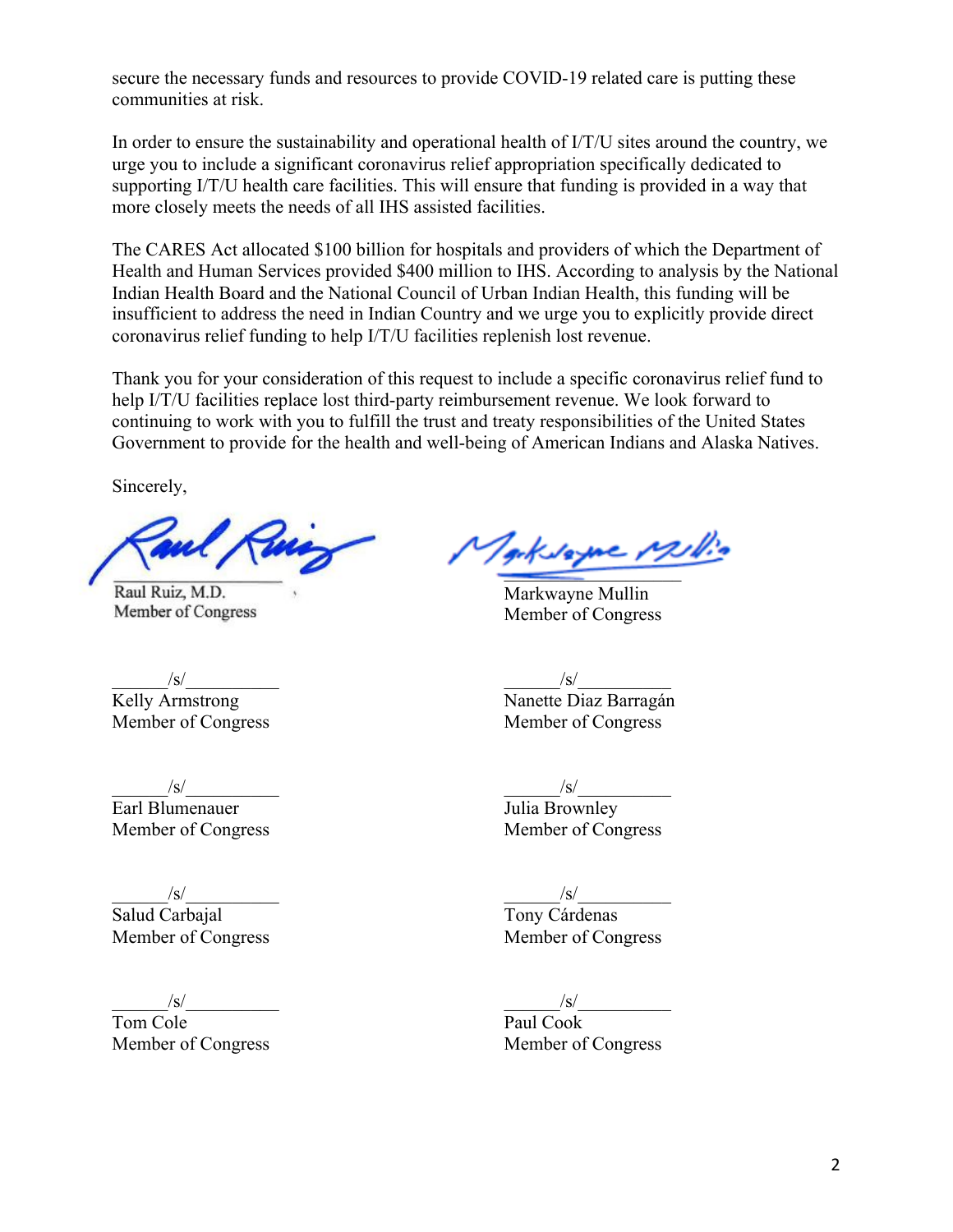$\frac{\sqrt{s}}{\text{Charlie Crist}}$  Sharice L. Davids Member of Congress Member of Congress

 $\sqrt{s}/$ Peter A. DeFazio Diana DeGette Member of Congress Member of Congress

 $\frac{\sqrt{s}}{\text{Anna G. } \text{Eshoo}}$   $\frac{\sqrt{s}}{\text{Ruben } \text{Gallego}}$ Member of Congress

 $\sqrt{s}/$ Raúl M. Grijalva Michael Guest Member of Congress Member of Congress

$$
\frac{\text{S}}{\text{Haaland}}
$$

Member of Congress

*S/*<br>Jaime Herrera Beutler<br>Member of Congress<br>Member of Congress Member of Congress

Steven Horsford Member of Congress Member of Congress

 $\frac{\sqrt{s}}{\text{Dusty}}$  Johnson David P. Joyce<br>Member of Congress Member of Congress Member of Congress

\_\_\_\_\_\_/s/\_\_\_\_\_\_\_\_\_\_ \_\_\_\_\_\_/s/\_\_\_\_\_\_\_\_\_\_ Joseph P. Kennedy, III Ro Khanna Member of Congress Member of Congress

 $\frac{|s|}{\sqrt{2\pi}}$ 

Ruben Gallego<br>Member of Congress

 $/\text{S}/$ 

Deb Haaland Denny Heck<br>
Member of Congress Member of Congress

 $\frac{|s|}{\text{Kendra S. Horn}}$ 

 $\frac{S/\text{S}}{\text{Steven Horsford}}$   $\frac{S/\text{S}}{\text{Inred Huffman}}$ 

 $\frac{|s|}{\text{David P. Joyce}}$